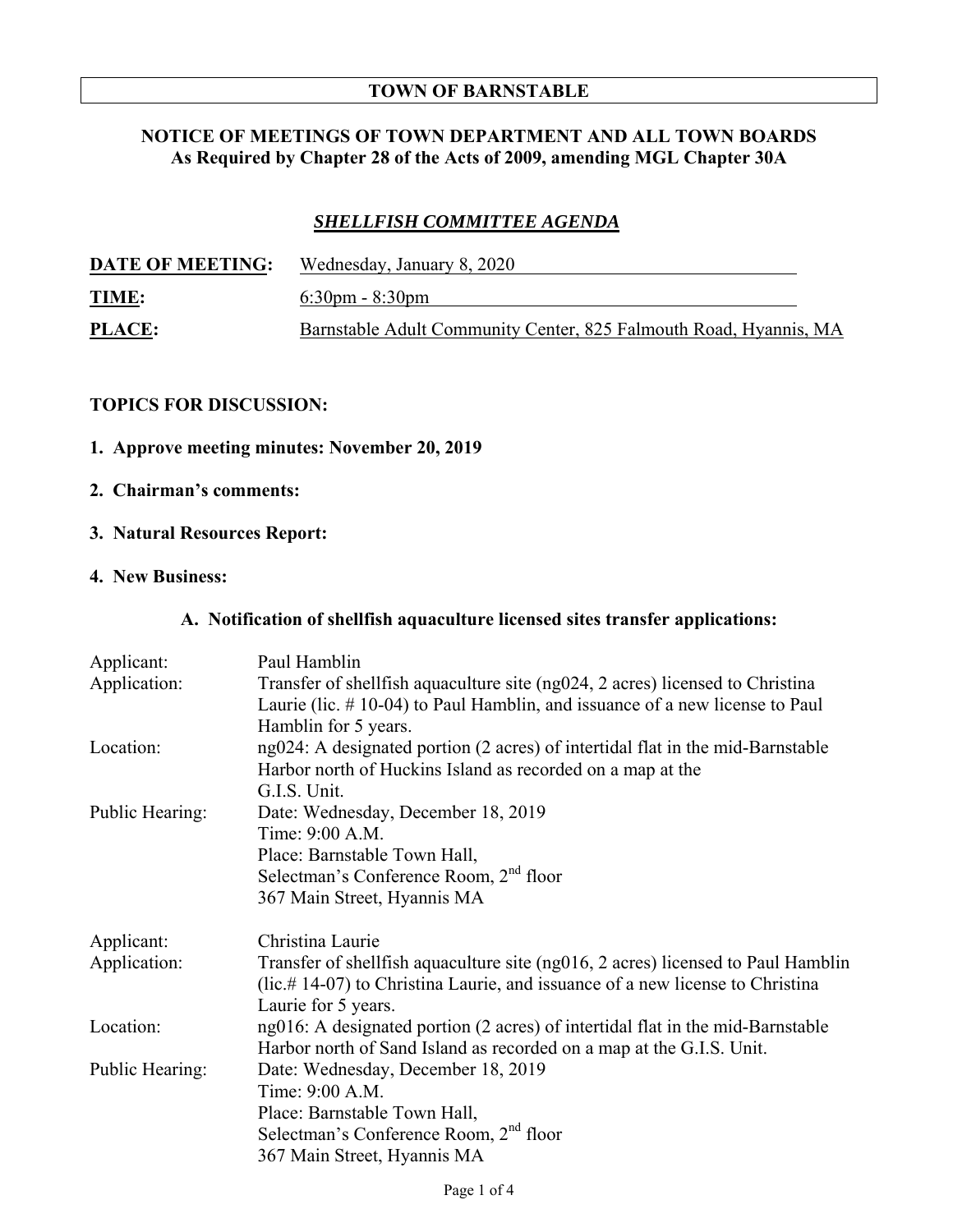| Les Hemmila                                                                         |
|-------------------------------------------------------------------------------------|
| Application: Transfer of shellfish aquaculture site (ng056) licensed to Les         |
| Hemmila (lic.#95-1) to Aaron Hemmila.                                               |
| Transfer of shellfish aquaculture site (ng056, 1.97 acres) licensed to Les          |
| Hemmila (lic.#95-1) to Aaron Hemmila, and issuance of a new license to Aaron        |
| Hemmila for 5 years.                                                                |
| $ng056$ : A designated portion (1.97 acres) of intertidal flat in Barnstable Harbor |
| at the end of Bone Hill Road as recorded on a map at the G.I.S. Unit.               |
| Date: Wednesday, November 27, 2019                                                  |
| Time: 10:30 A.M.                                                                    |
| Place: Barnstable Town Hall,                                                        |
| Selectman's Conference Room, 2 <sup>nd</sup> floor                                  |
| 367 Main Street, Hyannis MA                                                         |
|                                                                                     |

# **B. Status of pending NOI pier applications before the Conservation Commission:**

| Applicant:<br>Project Location:      | Robert J & Rita M Davis<br>986 Seaview Ave<br>Osterville, MA 02655<br>Map 091 $\&$ parcel 002                                                                      |
|--------------------------------------|--------------------------------------------------------------------------------------------------------------------------------------------------------------------|
| Proposed Project:<br>Public Hearing: | Site plan proposed timber bulkhead repair/replacement<br>November 26, 2019 6:30PM<br><b>Barnstable Town Hall</b>                                                   |
|                                      | 367 Main Street, Hyannis, MA                                                                                                                                       |
|                                      | James H Crocker, Jr. Hearing Room, 2 <sup>nd</sup> Floor                                                                                                           |
| Applicant:                           | Wayne Kurker, Dockside Marina LLC                                                                                                                                  |
| Project Location:                    | 0 School St, Hyannis, MA 02601                                                                                                                                     |
|                                      | Map 326 & parcel 121/001                                                                                                                                           |
| Proposed Project:                    | Reface bulkhead and complete all previously approved improvements<br>and repairs.                                                                                  |
| Public Hearing:                      | November 26, 2019 6:30PM                                                                                                                                           |
|                                      | <b>Barnstable Town Hall</b>                                                                                                                                        |
|                                      | 367 Main Street, Hyannis, MA                                                                                                                                       |
|                                      | James H Crocker, Jr. Hearing Room, 2 <sup>nd</sup> Floor                                                                                                           |
| Applicant:                           | Crosby Yacht Yard, Inc.                                                                                                                                            |
| Project Location:                    | 41 Cockachoiset Lane, Osterville, MA 02655                                                                                                                         |
|                                      | Map 116 $&$ parcel 009                                                                                                                                             |
| Proposed Project:                    | To complete work begun under SE3-4853 for the removal of fire damaged wharf<br>and pier, existing marine railway, and all appurtenances, construction of timber    |
|                                      | pier deck, planting bed, solid filled bulkhead / fork lift launching pad, boardwalk,<br>and maintenance dredging, and proposed widening of approved boat launching |
|                                      | access boardwalk from 2' to 4'.                                                                                                                                    |
| Public Hearing:                      | December 17, 2019 6:30PM                                                                                                                                           |
|                                      | <b>Barnstable Town Hall</b>                                                                                                                                        |
|                                      | 367 Main Street, Hyannis, MA                                                                                                                                       |
|                                      | James H Crocker, Jr. Hearing Room, 2 <sup>nd</sup> Floor                                                                                                           |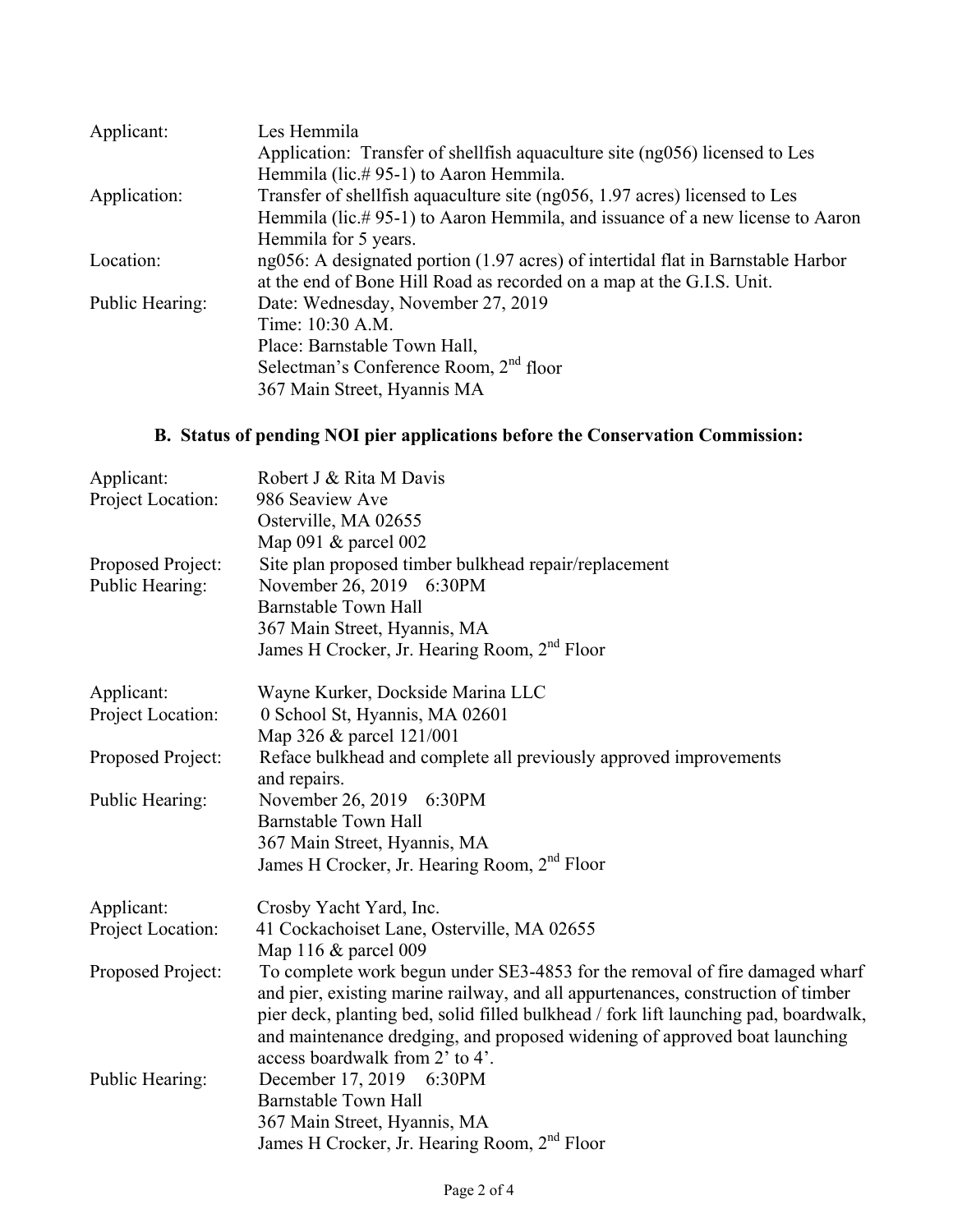| Applicant:<br>Project Location:      | James F & Kerri J Pinho<br>65 Short Beach Road, Centerville, MA 02632<br>Map 206 & parcel 105                                                                                                                              |
|--------------------------------------|----------------------------------------------------------------------------------------------------------------------------------------------------------------------------------------------------------------------------|
| Proposed Project:<br>Public Hearing: | To do maintenance dredging in a $90'$ X $90'$ area around the pier.<br>January 7, 2020<br>4:30PM<br>Barnstable Town Hall<br>367 Main Street, Hyannis, MA                                                                   |
|                                      | James H Crocker, Jr. Hearing Room, 2 <sup>nd</sup> Floor                                                                                                                                                                   |
| Applicant:<br>Project Location:      | James Herrington, Halls Creek Preservation Fund Inc.,<br>Multiple locations in Hyannisport<br>Map & parcel: Various                                                                                                        |
| Proposed Project:                    | To perform dredging, beach nourishment to Squaw Island Barrier Beach and<br>Green Dunes Beach and repairs to jetties.                                                                                                      |
| Public Hearing:                      | <b>TBA</b>                                                                                                                                                                                                                 |
| Applicant:<br>Project Location:      | Geoffrey S & Laura A. Rehnert<br>285 Seapuit Road, Osterville, MA 02655<br>Map 95 & parcel 7-1                                                                                                                             |
| Proposed Project:                    | To modify the existing pier's end platform with a new ramp and float extending<br>11 feet further into Dam Pond. The piles will be replaced; lighting, water and<br>electrical services will be maintained.                |
| Public Hearing:                      | January 7, 2020<br>6:30PM<br>Barnstable Town Hall<br>367 Main Street, Hyannis, MA<br>Selectmen's Conference Room, 2 <sup>nd</sup> Floor                                                                                    |
| Applicant:<br>Project Location:      | John J & Dorothy A Remondi<br>150 East Bay Road, Osterville, MA 02655<br>Map 140 & parcel 116                                                                                                                              |
| Proposed Project:<br>Public Hearing: | To allow previously authorized dinghy dock to remain in place year-round.<br>January 7, 2020<br>6:30PM<br>Barnstable Town Hall<br>367 Main Street, Hyannis, MA<br>James H Crocker, Jr. Hearing Room, 2 <sup>nd</sup> Floor |
| Applicant:<br>Project Location:      | D.J. MacKinnon<br>33 Oyster Place Road, Cotuit, MA 02635                                                                                                                                                                   |
| Proposed Project:<br>Public Hearing: | Map $035 \&$ parcel 101<br>Pre-NOI for a proposed dock.<br>N/A                                                                                                                                                             |

Plans and applications describing the proposed activity are on file at the Town of Barnstable Conservation Commission Office at 200 Main Street and at the MEA Offices at 1189 Phinney's Lane. Please call if you have any questions regarding this application.